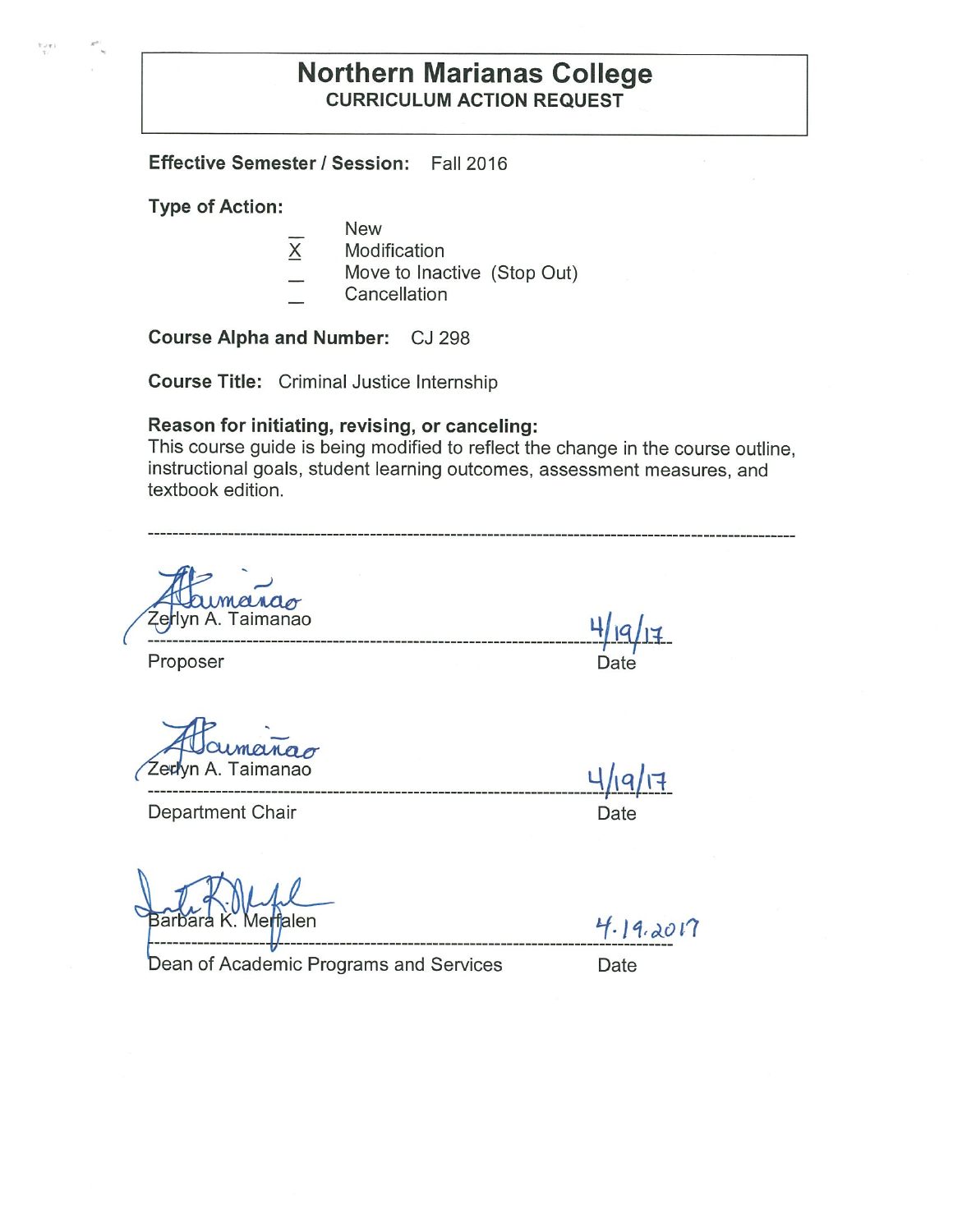### **Page:** 1

# **Northern Marianas College Course Guide**

**Course: CJ 298 Criminal Justice Internship** 

### **1. Department**

Criminal Justice

### **2. Purpose**

The purpose of this course is to move from theory to practice, giving the student hands-on community agency awareness and workforce experience.

## **3. Description**

**A. Required/Recommended Textbook(s) and Related Materials**  Training materials will be provided by the agency. There is no required textbook.

## **B. Contact Hours**

- **1. Lecture:** 3 hours per week / 45 hours per semester
- **2. Lab:** N/A
- **3. Other:** N/A

### **C. Credits**

- **1. Number:** 3 Credits
- **2. Type:** Regular Degree Credits

### **D. Catalogue Course Description**

This course presents a program which affords an opportunity for the student to observe, study, and possibly work in a limited fashion in a criminal justice agency.

(Offered Fall, Spring, and Summer)

### **E. Degree or Certificate Requirements Met by Course**

This is a required course for the Department of Public Safety cadets/students enrolled in the Basic Law Enforcement Certificate Program.

## **F. Course Activities and Design**

Lecture and discussion sessions form the basis from which the knowledge and skills are developed during this course.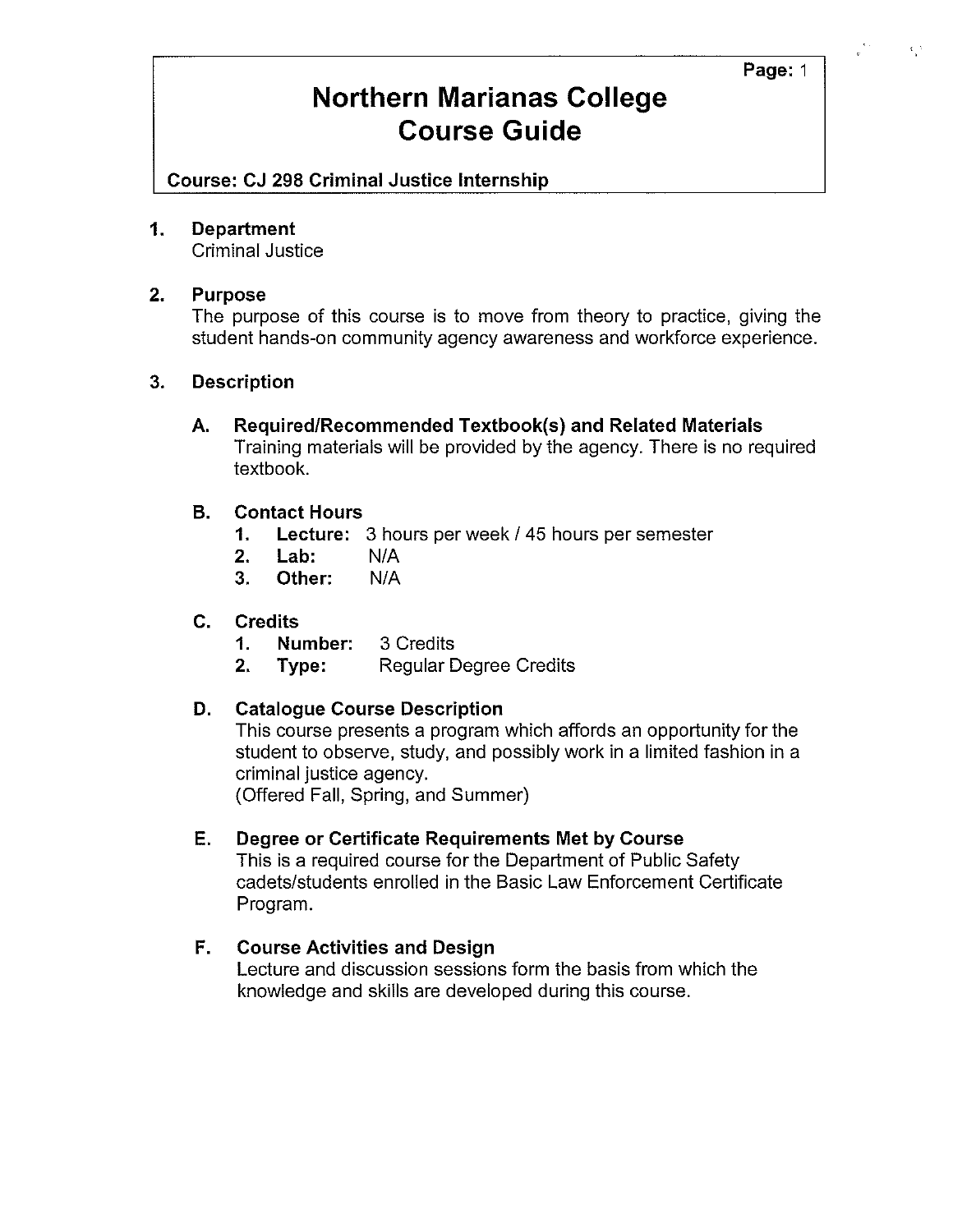# **Northern Marianas College Course Guide**

**Course: CJ 298 Criminal Justice Internship** 

- **4. Course Prerequisite(s); Concurrent Course Enrollment; Required English/Mathematics Placement Level(s)**  Prerequisite(s): Currently employed or a cadet with the Department of Public Safety. English Placement Level: EN 101 Math Placement Level: None
- **5. Estimated Cost of Course; Instructional Resources Needed**  Cost to the Student: Tuition for a 3-credit course and the cost of the textbook.

Cost to the College: Instructor's salary

Instructional resources needed for this course: N/A

# **6. Method of Evaluation**

 $\frac{1}{2}$ 

 $\mathcal{N}_\perp$  and  $\mathcal{N}_\perp$ 

Student grades will be based on the regular letter grade system as described below:

| A: Excellent-grade points:     | 4.0:    |
|--------------------------------|---------|
| B: Above average-grade points: | 3.0:    |
| C: Average-grade points:       | $2.0$ ; |
| D: Below average-grade points: | 1.0:    |
| F: Failure-grade points:       | 0.0.    |

NMC's grading and attendance policies will be followed.

# **7. Course Outline**

This is a topical outline and does not necessarily indicate the sequence in which the material will be presented.

- 1.0 Briefing and Inspections;
- 2.0 Incident Calls and Responding;
- 3.0 At the Scene Investigations and Interviews;
- 4.0 Arrests;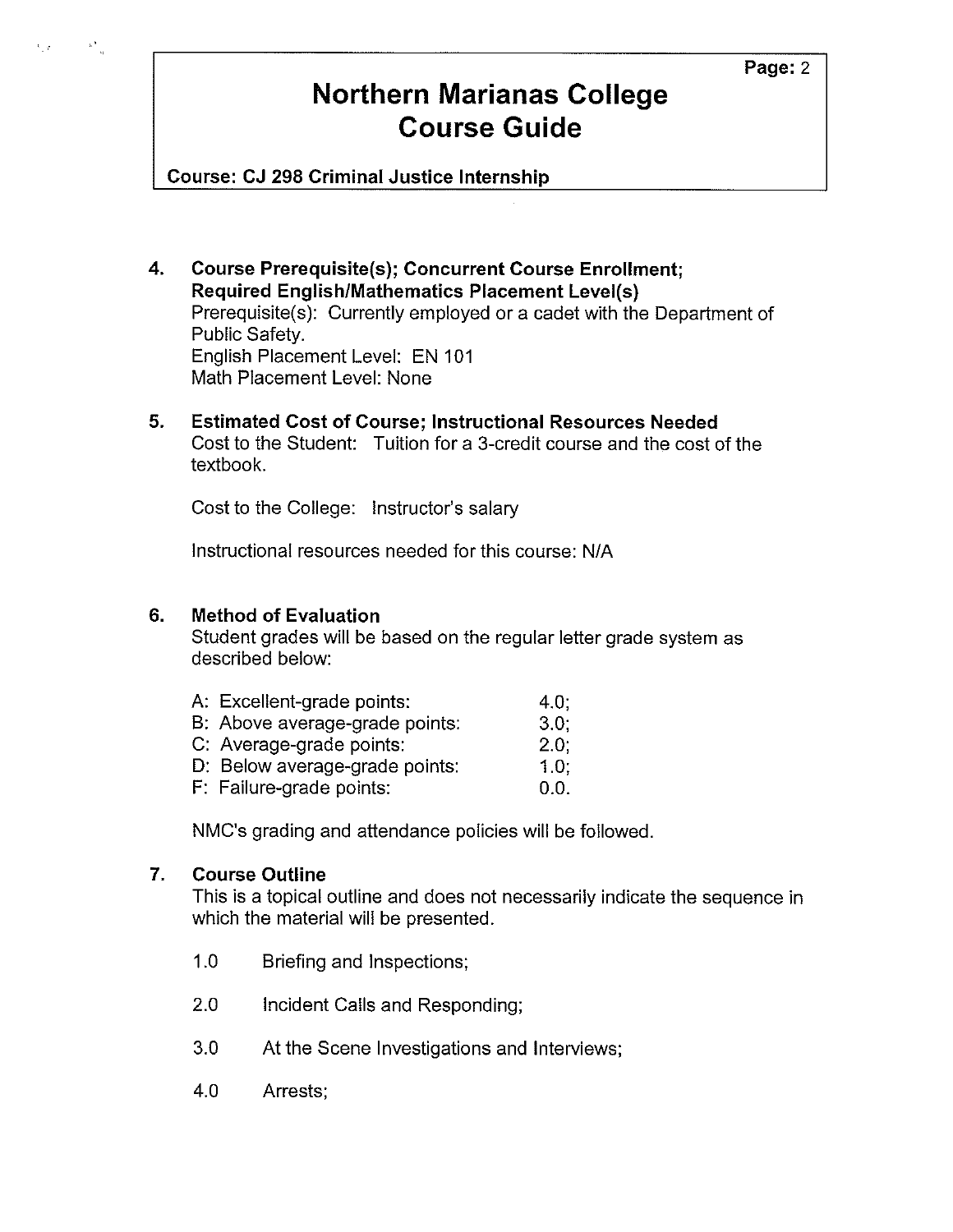### **Page:3**

# **Northern Marianas College Course Guide**

# **Course: CJ 298 Criminal Justice Internship**

- 5.0 Evidence;
- 6.0 Traffic Incidents and Citations; and
- 7.0 Debriefing.

## **8. Instructional Goals**

This course will introduce students to:

- 1.0 The process during the briefing prior to the tour of duty;
- 2.0 The types of calls and codes;
- 3.0 The process of conducting interviews and documenting the setting and surroundings;
- 4.0 The process of arrests;
- 5.0 The rules of evidence;
- 6.0 The process of what to do in traffic related incidences and issuing citations; and
- 7.0 The process of debriefing.

## **9. Student Learning Outcomes**

Upon successful completion of this course, students will be able to:

- 1.0 Demonstrate the techniques in safeguarding life and property;
- 2.0 Recognize the components of the Constitution and other applicable CNMI laws and policies;
- 3.0 Demonstrate the fundamental duties of an officer;
- 4.0 Demonstrate the maintenance of order during stressful situations;
- 5.0 Summarize the procedure in prosecuting criminals; and
- 6.0 Recognize the respect for the badge.

 $\epsilon_{\rm L}^{-1}$ 

 $\frac{1}{\sigma}$  .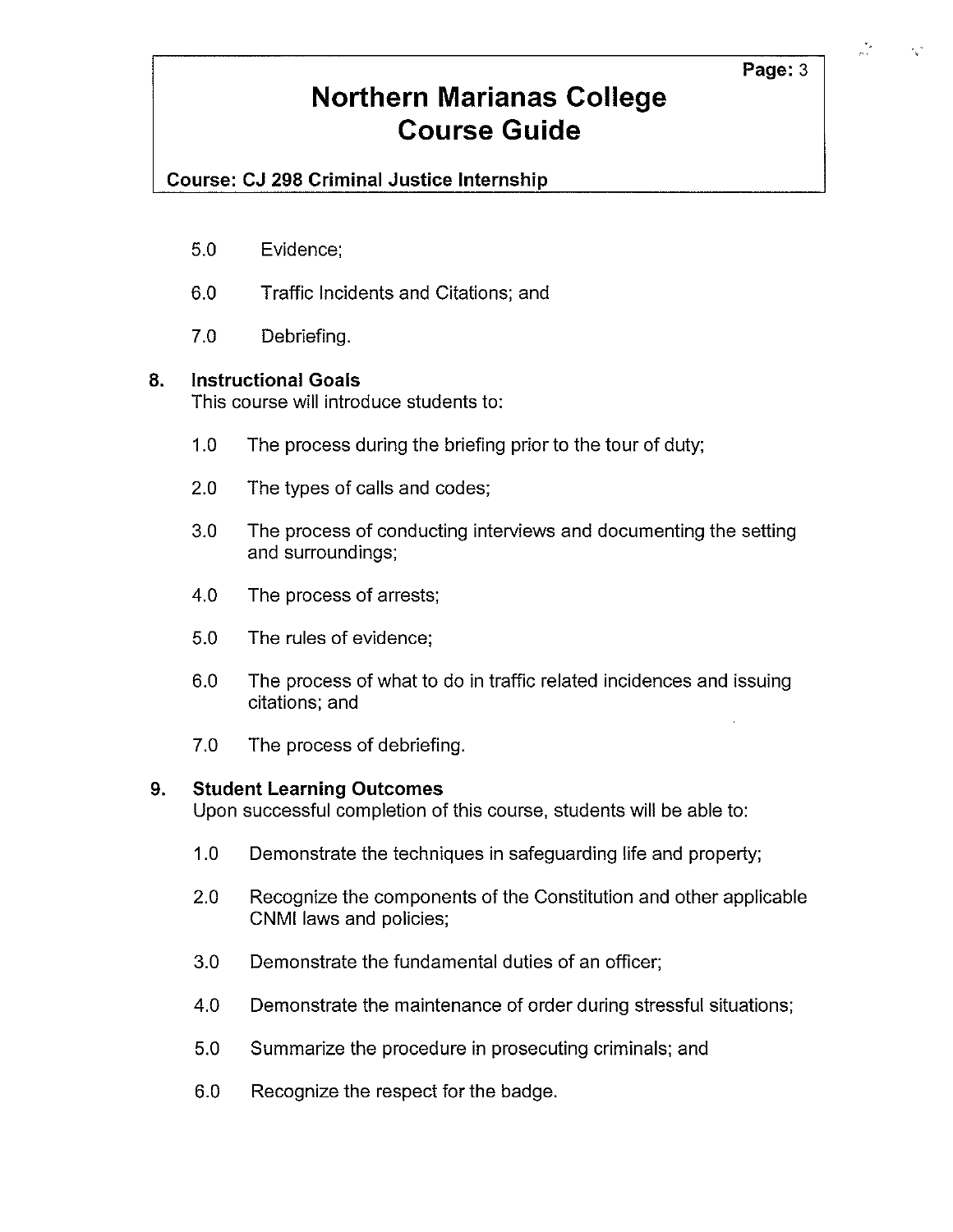### **Page:4**

# **Northern Marianas College Course Guide**

**Course: CJ 298 Criminal Justice Internship** 

### **10. Assessment Measures**

 $\mathbf{z}_{\mathbf{w}}(i) = \mathbf{z}^{\mathbf{0}}_{\mathbf{q}(i)}$ 

Assessment of student learning may include, but not be limited to, the following:

- 1.0 Group discussions;
- 2.0 Writing assignments and exercises;
- 3.0 Demonstration;
- 4.0 Assignments; and
- 5.0 Tests.